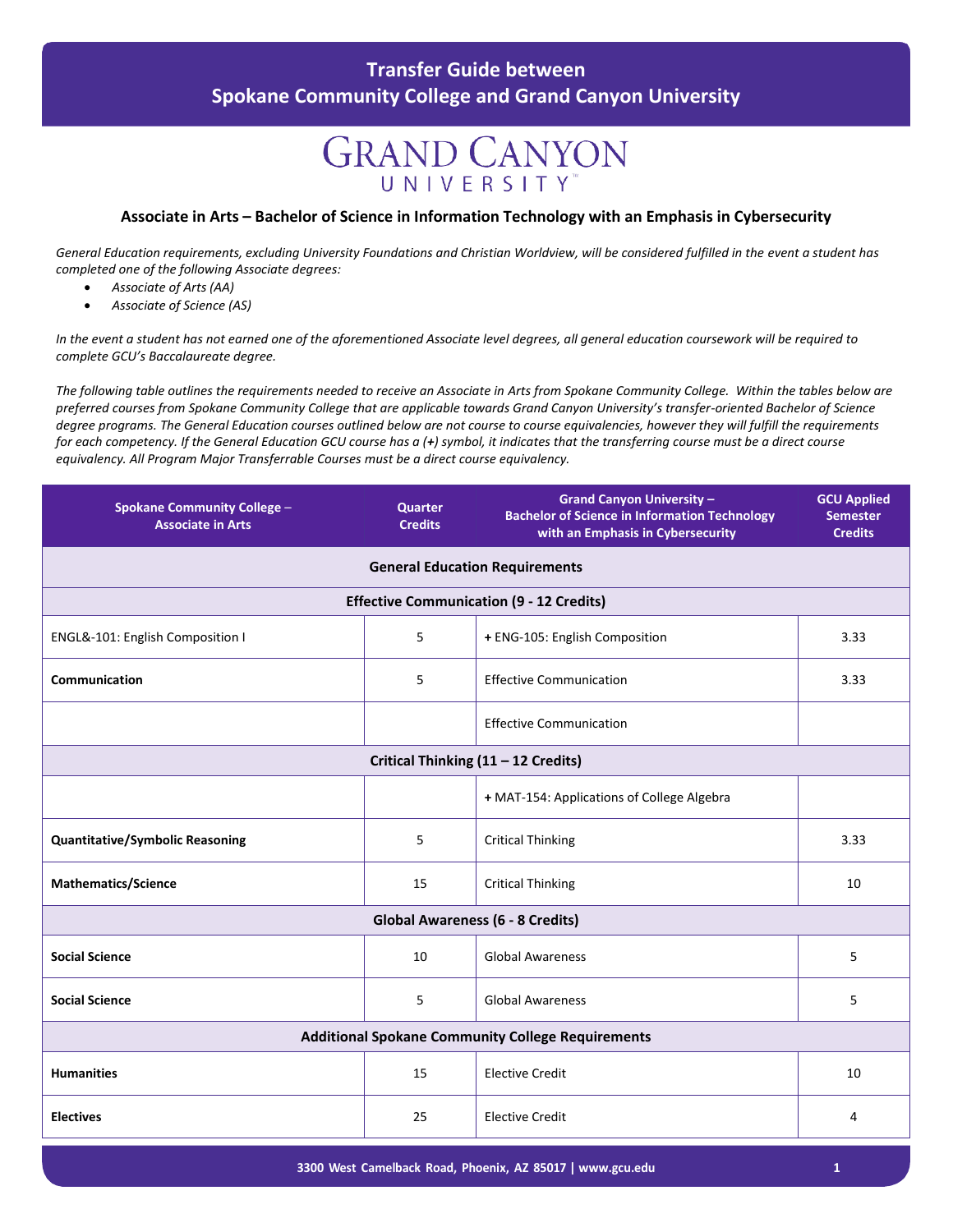### **Transfer Guide between Spokane Community College and Grand Canyon University**

# **GRAND CANYON**

|                                                                                                                                                                                  | <b>Spokane Community College -</b><br><b>Associate in Arts</b>                                                                                 | <b>Quarter</b><br><b>Credits</b> | <b>Grand Canyon University -</b><br><b>Bachelor of Science in Information Technology</b><br>with an Emphasis in Cybersecurity                                                                                                                                              | <b>GCU Applied</b><br><b>Semester</b><br><b>Credits</b> |  |
|----------------------------------------------------------------------------------------------------------------------------------------------------------------------------------|------------------------------------------------------------------------------------------------------------------------------------------------|----------------------------------|----------------------------------------------------------------------------------------------------------------------------------------------------------------------------------------------------------------------------------------------------------------------------|---------------------------------------------------------|--|
|                                                                                                                                                                                  | Health-Related/PE/Recreational/Leisure Activities                                                                                              | 5                                | Does Not Apply to Program                                                                                                                                                                                                                                                  |                                                         |  |
|                                                                                                                                                                                  |                                                                                                                                                |                                  | Bachelor of Science in Information Technology with an Emphasis in Cybersecurity: Program Major Transferrable Courses                                                                                                                                                       |                                                         |  |
| Total Semester Credit Hours Needed to Complete Associate in Arts at Spokane Community College                                                                                    |                                                                                                                                                | <b>60 Credits</b>                |                                                                                                                                                                                                                                                                            |                                                         |  |
| Total Semester Credit Hours applied to Bachelor of Science in information Technology with an Emphasis in Cybersecurity at<br><b>44 Credits</b><br><b>Grand Canyon University</b> |                                                                                                                                                |                                  |                                                                                                                                                                                                                                                                            |                                                         |  |
|                                                                                                                                                                                  |                                                                                                                                                |                                  | All students must meet 36 Upper Division credit requirement, as well as 30 GCU credits to meet residency requirement. Students must meet Upper<br>Division credit requirement even if content of an Upper Division course requirement is met with a Lower Division course. |                                                         |  |
|                                                                                                                                                                                  |                                                                                                                                                |                                  | <b>Symbol Key</b>                                                                                                                                                                                                                                                          |                                                         |  |
| $\ddot{}$                                                                                                                                                                        | Symbol indicates the Spokane Community College course must meet specific content requirements (or higher) in order to fulfill<br>GCU's course. |                                  |                                                                                                                                                                                                                                                                            |                                                         |  |
| Λ                                                                                                                                                                                | requirements.                                                                                                                                  |                                  | Symbol indicates the Spokane Community College course meets the content requirement but does not fulfill GCU's upper division                                                                                                                                              |                                                         |  |